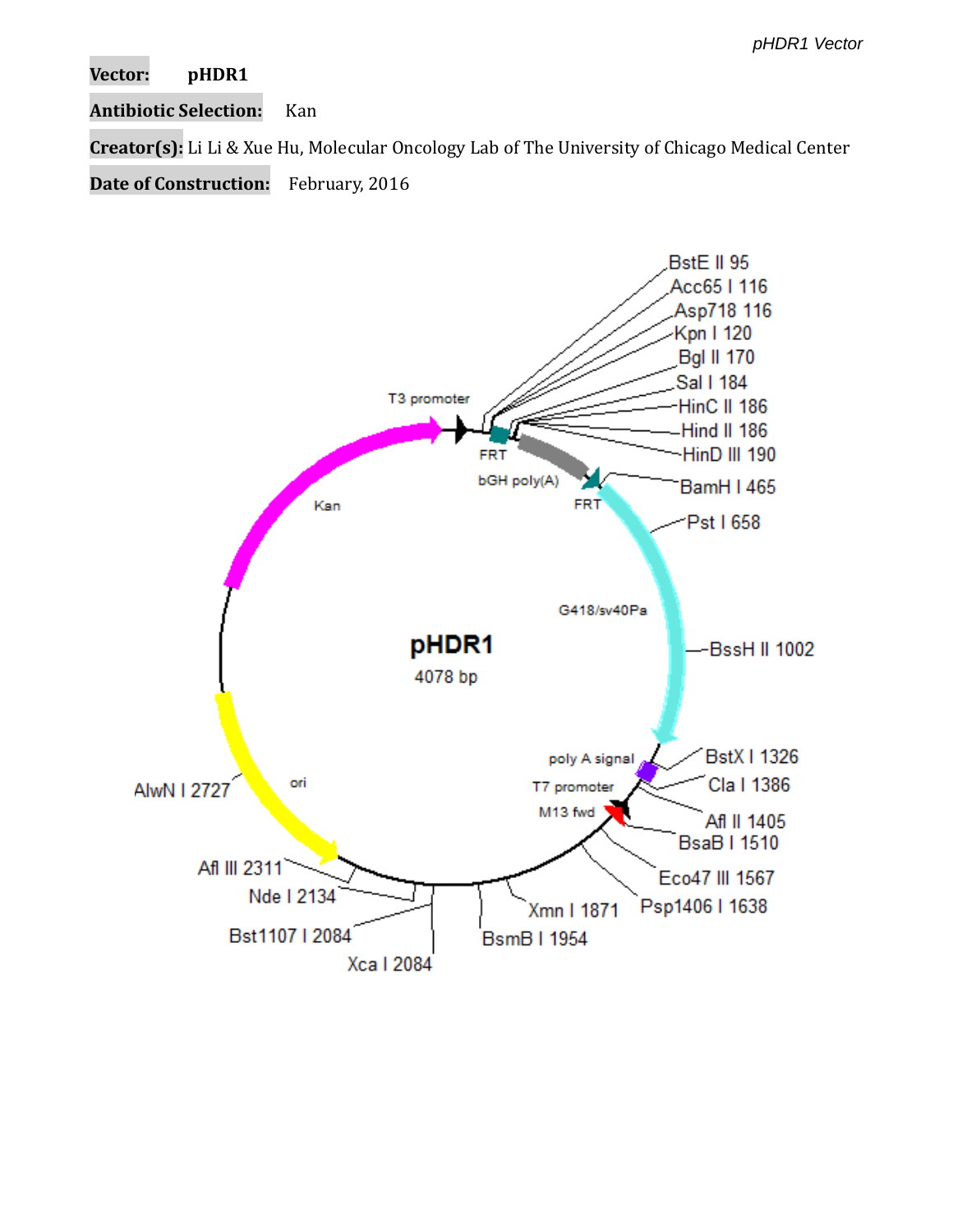## pHDR1 Full-Length Sequence

## PmeI<mark>StuIFRT</mark> BGHPa<mark>FRT</mark>G418/SV40Pa

GGAAACAGCTATGACCATGATTACGCCAAGCTCGAAATTAACCCTCACTAAAGGGAACAAAAGCTGGTACGAGGACAGGCTGGAGCCATGG CTGGTGACCgtttaaacAGGCCTggtaccGAAGTTCCTATTCCGAAGTTCCTATTCTCTAGAAAGTATAGGAACTTCagatctTTAATTAA CAGGACAGCAAGGGGGAGGATTGGGAAGACAATAGCAGGCATGCTGGGGATGAAGTTCCTATTCCGAAGTTCCTATTCTCTAGAAAGTATA GGAACTTCggatccgccaccATGATTGAACAAGATGGATTGCACGCAGGTTCTCCGGCCGCTTGGGTGGAGAGGCTATTCGGCTATGACTG CTGAAGCGGGAAGGGACTGGCTGCTATTGGGCGAAGTGCCGGGGCAGGATCTCCTGTCATCTCACCTTGCTCCCCGAGAAAGTATCCAT ACTCGGATGGAAGCCGGTCTTGTCGATCAGGATGATCTGGACGAAGAGCATCAGGGGCTCGCGCCAGCCGAACTGTTCGCCAGGCTCAAGG CGCGCATGCCCGACGGCGAGGATCTCGTCGTGACCCATGGCGATGCCTGCTTGCCGAATATCATGGTGGAAAATGGCCGCTTTTCTGGATT CATCGACTGTGGCCGGCTGGGTGTGGCGGACCGCTATCAGGACATAGCGTTGGCTACCCGTGATATTGCTGAAGAGCTTGGCGGCGAATGG GCTGACCGCTTCCTCGTGCTTTACGGTATCGCCGCTCCCGATTCGCAGCGCATCGCCTTCTATCGCCTTCTTGACGAGTTCTTCTGAgcgg gactctggggttcgaaatgaccgaccaagcgacgcccaacctgccatcacgatggccgcaataaaatatctttattttcattacatctgtg tgttggttttttgtgtgaATCGATgtttaaacAGGCCTcttaagTGCCTAATCGGACGAAAAAATGACCATGATTACGCCAAGCTCCAATT CGCCCTATAGTGAGTCGTATTACAATTCACTGGCCGTCGTTTTACCCGGATCTGCATCGCAGGATGCTGCTGCTACCCTGTGGAACACCT ACATCTGTATTAACGAAGCGCTGGCATTGACCCTGAGTGATTTTTCTCTGGTCCCGCCGCATCCATACCGCCAGTTGTTTACCCTCACAAC TCCCCCTTACACGGAGGCATCAGTGACCAAACAGGAAAAAACCGCCCTTAACATGGCCCGCTTTATCAGAAGCCAGACATTAACGCTTCTG GAGAAACTCAACGAGCTGGACGCGGATGAACAGGCAGACATCTGTGAATCGCTTCACGACCACGCTGATGAGCTTTACCGCAGCTGCCTCG CGCGTTTCGGTGATGACGGTGAAAACCTCTGACACATGCAGCTCCCGGAGACGGTCACAGCTTGTCTGTAAGCGGATGCCGGAGCAGACA AGCCCGTCAGGGGCGTCAGCGGGTGTTGGCGGGTGTGCGGGGCGCAGCCATGACCCAGTCACGTAGCGATAGCGGAGTGTATACTGGCTTA ACTATGCGGCATCAGAGCAGATTGTACTGAGAGTGCACCATATGCGGTGTGAAATACCGCACAGATGCGTAAGGAGAAAATACCGCATCAG TTATCCACAGAATCAGGGGATAACGCAGAAAGAACATGTGAGCAAAAGGCCAGAAAGGCCAGGAACCGTAAAAAGGCCGCGTTGCTGG CGTTTTTCCATAGGCTCCGCCCCCCTGACGAGCATCACAAAAATCGACGCTCAAGTCAGAGGTGGCGAAACCCGACAGGACTATAAAGATA CCAGGCGTTTCCCCCTGGAAGCTCCCTCGTGCGCTCTCCTGTTCCGACCCTGCCGCTTACCGGATACCTGTCCGCCTTTCTCCCTTCGGGA AGCGTGGCGCTTTCTCATAGCTCACGCTGTAGGTATCTCAGTTCGGTGTAGGTCGTTCGCTCCAAGCTGGGCTGTGTGCACGAACCCCCCG TTCAGCCCGACCGCTGCGCCTTATCCGGTAACTATCGTCTTGAGTCCAACCCGGTAAGACACGACTTATCGCCACTGGCAGCCACTGG TAACAGGATTAGCAGAGCGAGGTATGTAGGCGGTGCTACAGAGTTCTTGAAGTGGTGCCTAACTACGGCTACACTAGAAGGACAGTATTT TTTTTGTTTGCAAGCAGCAGATTACGCGCAGAAAAAAAGGATCTCAAGAAGATCCTTTGATCTTTTCTACGGGGTCTGACGCTCAGTGGAA CGAAAACTCACGTTAAGGGATTTTGGTCATGAGATTATCAAAAAGGATCTTCACCTAGATCCTTTTAAATTAAAAATGAAGTTTTAAATCA ATCTAAAGTATATATGAGTAAACTTGGTCTGACAGTTACCAATGCTTAATCAGTGAGGCACCTATCTCAGCGATCTGTCTATTTCGTTCAT CCATAGTTGCCTGACTCCCCGTCATTCAAATATGTATCCGCTCATGAGACAATAACCCTGATAAATGCTTCAATAATATATGATTGAACAA GATGGATTGCACGCAGGTTCTCCGGCCGCTTGGGTGGAGAGGCTATTCGGCTATGACTGGGCACAACAGACAATCGGCTGCTCTGATGCCG GCGGCTATCGTGGCTGGCCACGACGGCGTTCCTTGCGCAGCTGTGCTCGACGTTGTCACTGAAGCGGGAAGGGACTGGCTGCTATTGGGC GAAGTGCCGGGGCAGGATCTCCTGTCATCTCACCTTGCTCCTGCCGAGAAAGTATCCATCATGGCTGATGCGATGCGGCGGCTGCATACGC TGATCTGGACGAAGAGCATCAGGGGCTCGCGCCAGCCGAACTGTTCGCCAGGCTCAAGGCGAGCATGCCCGACGGCGAGGATCTCGTCGTG ACCCATGGCGATGCCTGCTTGCCGAATATCATGGTGGAAAATGGCCGCTTTTCTGGATTCATCGACTGTGGCCGGCTGGGTGTGGGGACC GCTATCAGGACATAGCGTTGGCTACCCGTGATATTGCTGAAGAGCTTGGCGGCGAATGGGCTGACCGCTTCCTCGTGCTTTACGGTATCGC CGCTCCCGATTCGCAGCGCATCGCCTTCTATCGCCTTCTTGACGAGTTCTTCTGACCTTTCGTCTTCAAGaatt

|         |               | Unique enzymes in phDRI: |          |                       |      |
|---------|---------------|--------------------------|----------|-----------------------|------|
| BstE II | G`GTNAC.C     | 95                       | Hind II  | GTY   RAC             | 186  |
| Acc65 I | G`GTAC.C      | 116                      | HinD III | A`AGCT.T              | 190  |
| Asp718  | G`GTAC, C     | 116                      | BamH I   | G`GATC.C              | 465  |
| Kpn I   | $G, GTAC$ $C$ | 120                      | Pst I    | C.TGCA G              | 658  |
| Bgl II  | A GATC, T     | 170                      | BssH II  | G`CGCG, C             | 1002 |
| Sal I   | G`TCGA.C      | 184                      | BstX I   | CCAN, NNNN `NTGG 1326 |      |
| HinC II | GTY   RAC     | 186                      | Cla I    | AT CG. AT             | 1386 |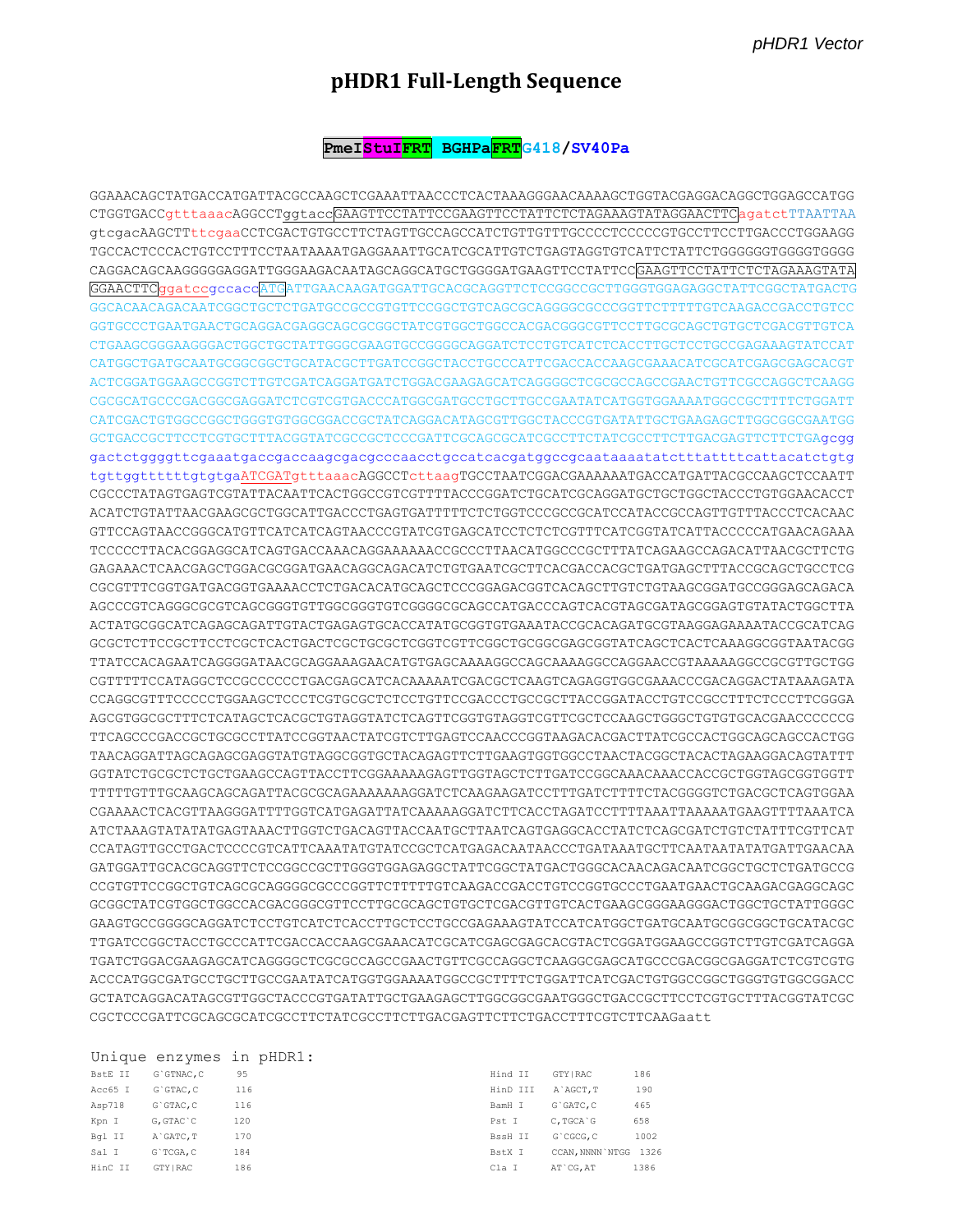| Afl II    | 1405<br>C`TTAA, G            |                                            |           | 3152        | 3393 | 3428 |      |
|-----------|------------------------------|--------------------------------------------|-----------|-------------|------|------|------|
| BsaB I    | GATNN   NNATC<br>1510        |                                            | Ban II    | (2)<br>970  | 3759 |      |      |
| Eco47 III | AGC   GCT<br>1567            |                                            | Bbe I     | 608         | 3397 |      |      |
|           |                              |                                            |           | (2)         |      |      |      |
| Psp1406 I | AA`CG, TT<br>1638            |                                            | Bbs I     | (2)<br>397  | 4060 |      |      |
| Xmn I     | GAANN   NNTTC<br>1871        |                                            | Bbv I     | (12) 678    | 720  | 1241 | 1913 |
| BsmB I    | CGTCTC 7/11<br>1954          |                                            |           | 1962        | 2059 | 2730 | 2733 |
| Bst1107 I | GTA   TAC<br>2084            |                                            |           | 2939        | 3467 | 3509 | 4030 |
| Xca I     | GTA   TAC<br>2084            |                                            | Bbv II    | (2)<br>396  | 4061 |      |      |
| Nde I     | CA`TA, TG<br>2134            |                                            | Bcn I     | 610<br>(9)  | 770  | 1504 | 1652 |
| Afl III   | A`CRYG, T<br>2311            |                                            |           | 1958        | 1993 | 2692 | 3399 |
| AlwN I    | CAG, NNN `CTG<br>2727        |                                            |           | 3559        |      |      |      |
|           |                              |                                            |           |             |      |      |      |
|           | Number of enzymes = $25$     |                                            | Bfa I     | 150<br>(5)  | 217  | 445  | 2806 |
|           |                              |                                            |           | 3059        |      |      |      |
|           |                              | The following enzymes do not cut in pHDR1: | Bgl II    | 170<br>(1)  |      |      |      |
|           |                              |                                            | Bpm I     | 102<br>(2)  | 1840 |      |      |
| Aat II    | Age I<br>Apa I               | Asc I<br>Apo I                             | BsaA I    | (3)<br>909  | 2065 | 3698 |      |
| Ase I     | Ava I<br>Avr II              | Bcl I<br>Bgl I                             | BsaB I    | (1)<br>1510 |      |      |      |
| Blp I     | Bsa I<br>BseR I              | Bsg I<br>BsiW I                            | BsaH I    | 605<br>(3)  | 1307 | 3394 |      |
|           |                              | BsrG I<br>Bsu36 I                          |           | (7)<br>87   | 265  | 768  | 1037 |
| Bsm I     | Bsp120 I<br>BspM II          |                                            | BsaJ I    |             |      |      |      |
| Dra III   | Eco72 I<br>ECON I            | Eco0109 I<br>EcoR I                        |           | 2471        | 3557 | 3826 |      |
| ECOR V    | Esp I<br>Fse I               | Hpa I<br>Mlu I                             | BsaW I    | (4)<br>636  | 2517 | 2664 | 3425 |
| Mun I     | Nhe I<br>Not I               | Nru I<br>Nsi I                             | BsiC I    | 197<br>(2)  | 1287 |      |      |
| PaeR7 I   | PflM I<br>Pml I              | PspA I<br>PpuM I                           | BsiE I    | 514<br>(4)  | 2227 | 2651 | 3303 |
| Pvu I     | Sac I<br>Sac II              | Sfi I<br>Sca I                             | BsiHKA I  | 718<br>(6)  | 908  | 2131 | 2629 |
| Sma I     | SnaB I<br>Spe I              | Srf I<br>Spl I                             |           | 3507        | 3697 |      |      |
|           | Xcm I                        | Xho I<br>Xma I                             | BsmA I    | 1955        | 3227 |      |      |
| Ssp I     | Vsp I                        |                                            |           | (2)         |      |      |      |
|           |                              |                                            | BsmB I    | 1954<br>(1) |      |      |      |
|           | pHDR1: sites sorted by name: |                                            | BsmF I    | 756<br>(4)  | 1288 | 1584 | 3545 |
|           |                              |                                            | BsoF I    | $(45)$ 514  | 566  | 577  | 667  |
| Acc I     | 185<br>2083<br>(2)           |                                            |           | 672         | 709  | 750  | 837  |
| Acc65 I   | 116<br>(1)                   |                                            |           | 840         | 843  | 1079 | 1175 |
| Aci I     | (55)<br>469<br>514           | 577<br>671                                 |           | 1216        | 1230 | 1331 | 1524 |
|           | 735<br>836                   | 839<br>1079                                |           | 1605        | 1902 | 1905 | 1951 |
|           |                              | 1174                                       |           | 2048        |      |      |      |
|           | 1119<br>1124                 | 1190                                       |           |             | 2101 | 2217 | 2235 |
|           | 1216<br>1272                 | 1331<br>1602                               |           | 2238        | 2356 | 2511 | 2654 |
|           | 1605<br>1616                 | 1772<br>1788                               |           | 2719        | 2722 | 2928 | 3303 |
|           | 1843<br>1899                 | 1984<br>2023                               |           | 3355        | 3366 | 3456 | 3461 |
|           | 2033<br>2075                 | 2100<br>2138                               |           | 3498        | 3539 | 3626 | 3629 |
|           | 2151<br>2177                 | 2194<br>2237                               |           | 3632        | 3868 | 3964 | 4005 |
|           | 2244<br>2265                 | 2356<br>2384                               |           | 4019        |      |      |      |
|           | 2511<br>2530                 | 2651<br>2761                               | Bsp1286 I | (2)<br>908  | 3697 |      |      |
|           |                              |                                            |           |             |      |      |      |
|           | 2896<br>2905                 | 3224<br>3303                               | BspH I    | 3031<br>(2) | 3228 |      |      |
|           | 3366<br>3460                 | 3524<br>3625                               | BspM I    | 492<br>(5)  | 873  | 1323 | 3281 |
|           | 3628<br>3868                 | 3908<br>3913                               |           | 3662        |      |      |      |
|           | 3963<br>3979                 | 4005                                       | Bsr I     | (12)<br>548 | 749  | 1490 | 1620 |
| Afl II    | 1405<br>(1)                  |                                            |           | 1644        | 2059 | 2090 | 2718 |
| Afl III   | (1)<br>2311                  |                                            |           | 2731        | 2845 | 3337 | 3538 |
| Aha II    | 605<br>1307<br>(3)           | 3394                                       | BsrB I    | $(5)$ 1218  | 1272 | 2244 | 3226 |
|           |                              |                                            |           |             |      |      |      |
| Ahd I     | 3204<br>4064<br>(2)          |                                            |           | 4007        |      |      |      |
| Alu I     | (19) 9<br>31                 | 64<br>192                                  | BsrD I    | $(2)$ 838   | 3627 |      |      |
|           | 711<br>1169                  | 1449<br>1836                               | BssH II   | 1002<br>(1) |      |      |      |
|           | 1893<br>1904                 | 1953<br>1972                               | BssS I    | 1197<br>(3) | 2484 | 3986 |      |
|           | 2253<br>2479                 | 2569<br>2615                               | Bst1107 I | (1)<br>2084 |      |      |      |
|           | 2872<br>3500                 | 3958                                       | BstB I    | 197<br>(2)  | 1287 |      |      |
|           |                              |                                            |           |             |      |      |      |
| Alw I     | (14) 461<br>472              | 783<br>850                                 | BstE II   | 95<br>(1)   |      |      |      |
|           | 1029<br>1512                 | 2873<br>2959                               | BstN I    | $(7)$ 114   | 267  | 992  | 2339 |
|           | 2959<br>3056                 | 3057<br>3572                               |           | 2460        | 2473 | 3781 |      |
|           | 3639<br>3818                 |                                            | BstU I    | (11) 671    | 972  | 1004 | 1843 |
| AlwN I    | 2727<br>(1)                  |                                            |           | 1912        | 1914 | 2017 | 2358 |
| ApaL I    | 2625<br>2127<br>(2)          |                                            |           | 2939        | 3460 | 3761 |      |
|           |                              |                                            |           | $(1)$ 1326  |      |      |      |
| Asp718    | (1)<br>116                   |                                            | BstX I    |             |      |      |      |
| Ava II    | (3)<br>1121<br>1598          | 3910                                       | BstY I    | (11) 170    | 465  | 776  | 1022 |
|           |                              |                                            |           |             |      |      |      |
| BamH I    | 465<br>(1)                   |                                            |           | 1505        | 2952 | 2963 | 3049 |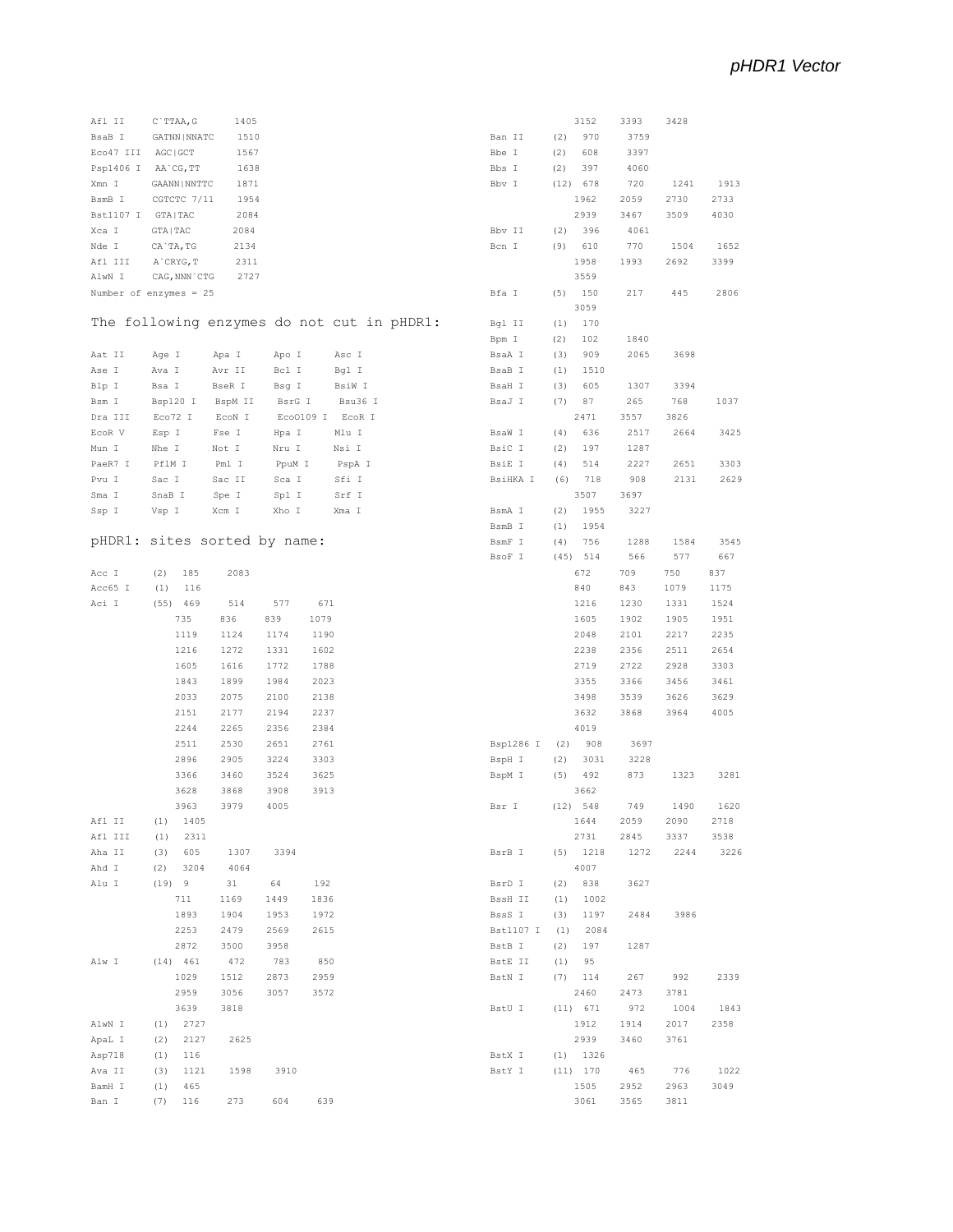| Cac8 I    | $(30)$ 225  | 402  | 406  | 499  |          |      | 1105       | 1330 | 1401 | 1490 |
|-----------|-------------|------|------|------|----------|------|------------|------|------|------|
|           | 685         | 904  | 970  | 976  |          |      | 1786       | 2326 | 2337 | 2355 |
|           | 1004        | 1008 | 1049 | 1053 |          |      | 2789       | 3302 | 3476 | 3867 |
|           | 1107        | 1528 | 1570 | 1788 |          |      | 3894       |      |      |      |
|           | 2242        | 2328 | 2365 | 2925 |          |      | $(5)$ 1314 | 1848 | 2007 | 2421 |
|           |             |      |      |      | Hga I    |      |            |      |      |      |
|           | 3288        | 3474 | 3693 | 3759 |          |      | 2999       |      |      |      |
|           | 3765        | 3793 | 3797 | 3838 | HgiA I   | (6)  | 718        | 908  | 2131 | 2629 |
|           | 3842        | 3896 |      |      |          |      | 3507       | 3697 |      |      |
| Cfr10 I   | (4)<br>924  | 1105 | 3713 | 3894 | HgiE II  | (3)  | 262        | 2129 | 2890 |      |
| Cla I     | (1)<br>1386 |      |      |      | Hha I    | (25) | 599        | 607  | 671  | 708  |
| Csp6 I    | (5)<br>68   | 117  | 910  | 2118 |          |      | 974        | 1004 | 1006 | 1234 |
|           | 3699        |      |      |      |          |      | 1568       | 1914 | 2017 | 2047 |
| Dde I     | (7)<br>327  | 1268 | 1581 | 2121 |          |      | 2188       | 2221 | 2491 | 2558 |
|           | 2586        | 2995 | 3161 |      |          |      | 2658       | 2832 | 2941 | 3388 |
|           | $(20)$ 172  |      |      |      |          |      |            |      |      |      |
| Dpn I     |             | 467  | 778  | 856  |          |      | 3396       | 3460 | 3497 | 3763 |
|           | 937         | 946  | 1024 | 1507 |          |      | 4023       |      |      |      |
|           | 2879        | 2954 | 2965 | 2973 | HinC II  | (1)  | 186        |      |      |      |
|           | 3051        | 3063 | 3168 | 3567 | Hind II  | (1)  | 186        |      |      |      |
|           | 3645        | 3726 | 3735 | 3813 | HinD III | (1)  | 190        |      |      |      |
| DpnII     | $(20)$ 170  | 465  | 776  | 854  | Hinf I   |      | (12) 1090  | 1224 | 1276 | 1383 |
|           | 935         | 944  | 1022 | 1505 |          |      | 1469       | 1867 | 2211 | 2286 |
|           | 2877        | 2952 | 2963 | 2971 |          |      | 2682       | 3199 | 3879 | 4013 |
|           | 3049        | 3061 | 3166 | 3565 | HinI I   | (3)  | 605        | 1307 | 3394 |      |
|           |             |      |      |      |          |      |            |      |      |      |
|           | 3643        | 3724 | 3733 | 3811 | HinP I   | (25) | 597        | 605  | 669  | 706  |
| Dra I     | (4)<br>105  | 1394 | 3070 | 3089 |          |      | 972        | 1002 | 1004 | 1232 |
| Drd I     | (4)<br>632  | 2006 | 2419 | 3421 |          |      | 1566       | 1912 | 2015 | 2045 |
| Dsa I     | (3)<br>87   | 1037 | 3826 |      |          |      | 2186       | 2219 | 2489 | 2556 |
| Eae I     | $(10)$ 511  | 685  | 1076 | 1103 |          |      | 2656       | 2830 | 2939 | 3386 |
|           | 1328        | 1488 | 3300 | 3474 |          |      | 3394       | 3458 | 3495 | 3761 |
|           | 3865        | 3892 |      |      |          |      | 4021       |      |      |      |
| Eag I     | (2)<br>511  | 3300 |      |      | Hpa II   |      | (24) 510   | 587  | 609  | 637  |
| Ear I     | (5)<br>949  | 1159 | 2195 | 3738 |          |      | 768        | 858  | 925  | 1106 |
|           | 3948        |      |      |      |          |      | 1503       | 1650 | 1957 | 1991 |
|           |             |      |      |      |          |      |            |      |      |      |
| Eco47 III | (1)<br>1567 |      |      |      |          |      | 2518       | 2665 | 2691 | 2881 |
| Eco57 I   | (6)<br>152  | 750  | 1182 | 2858 |          |      | 3299       | 3376 | 3398 | 3426 |
|           | 3539        | 3971 |      |      |          |      | 3557       | 3647 | 3714 | 3895 |
| ECOR II   | (7)<br>112  | 265  | 990  | 2337 | Hph I    | (6)  | 106        | 784  | 1932 | 1941 |
|           | 2458        | 2471 | 3779 |      |          |      | 3048       | 3573 |      |      |
| Ehe I     | 606<br>(2)  | 3395 |      |      | Kas I    | (2)  | 604        | 3393 |      |      |
| Fnu4H I   | $(45)$ 514  | 566  | 577  | 667  | Kpn I    | (1)  | 120        |      |      |      |
|           | 672         | 709  | 750  | 837  | Mae I    | (5)  | 150        | 217  | 445  | 2806 |
|           | 840         | 843  | 1079 | 1175 |          |      | 3059       |      |      |      |
|           |             |      |      |      |          |      |            |      |      |      |
|           | 1216        | 1230 | 1331 | 1524 | Mae II   | (7)  | 721        | 908  | 1638 | 2064 |
|           | 1605        | 1902 | 1905 | 1951 |          |      | 3014       | 3510 | 3697 |      |
|           | 2048        | 2101 | 2217 | 2235 | Mae III  |      | $(14)$ 95  | 725  | 1031 | 1645 |
|           | 2238        | 2356 | 2511 | 2654 |          |      | 1668       | 1752 | 1965 | 2060 |
|           | 2719        | 2722 | 2928 | 3303 |          |      | 2667       | 2730 | 2846 | 3129 |
|           | 3355        | 3366 | 3456 | 3461 |          |      | 3514       | 3820 |      |      |
|           | 3498        | 3539 | 3626 | 3629 | Mbo I    |      | $(20)$ 170 | 465  | 776  | 854  |
|           | 3632        | 3868 | 3964 | 4005 |          |      | 935        | 944  | 1022 | 1505 |
|           | 4019        |      |      |      |          |      | 2877       | 2952 |      | 2971 |
|           |             |      |      |      |          |      |            |      | 2963 |      |
| Fok I     | $(11)$ 426  | 929  | 954  | 1532 |          |      | 3049       | 3061 | 3166 | 3565 |
|           | 1594        | 1672 | 1858 | 1999 |          |      | 3643       | 3724 | 3733 | 3811 |
|           | 3170        | 3718 | 3743 |      | Mbo II   |      | (11) 401   | 965  | 1175 | 1257 |
| Fsp I     | $(2)$ 707   | 3496 |      |      |          |      | 2183       | 2972 | 3045 | 3754 |
| Gdi II    | (10) 510    | 512  | 1075 | 1102 |          |      | 3964       | 4046 | 4061 |      |
|           | 1327        | 1487 | 3299 | 3301 | Mme I    |      | $(2)$ 2525 | 2709 |      |      |
|           | 3864        | 3891 |      |      | Mnl I    |      | $(25)$ 53  | 65   | 211  | 253  |
| Gsu I     | (2) 101     | 1839 |      |      |          |      | 299        | 374  | 520  | 656  |
|           |             |      |      |      |          |      |            |      |      |      |
| Hae I     | $(7)$ 112   | 687  | 1401 | 2326 |          |      | 1013       | 1205 | 1411 | 1640 |
|           | 2337        | 2789 | 3476 |      |          |      | 1698       | 1737 | 1917 | 1947 |
| Hae II    | (5) 608     | 1569 | 2189 | 2559 |          |      | 2209       | 2419 | 2492 | 2743 |
|           | 3397        |      |      |      |          |      | 3143       | 3309 | 3445 | 3802 |
| Hae III   | $(17)$ 112  | 513  | 687  | 1078 |          |      | 3994       |      |      |      |
|           |             |      |      |      |          |      |            |      |      |      |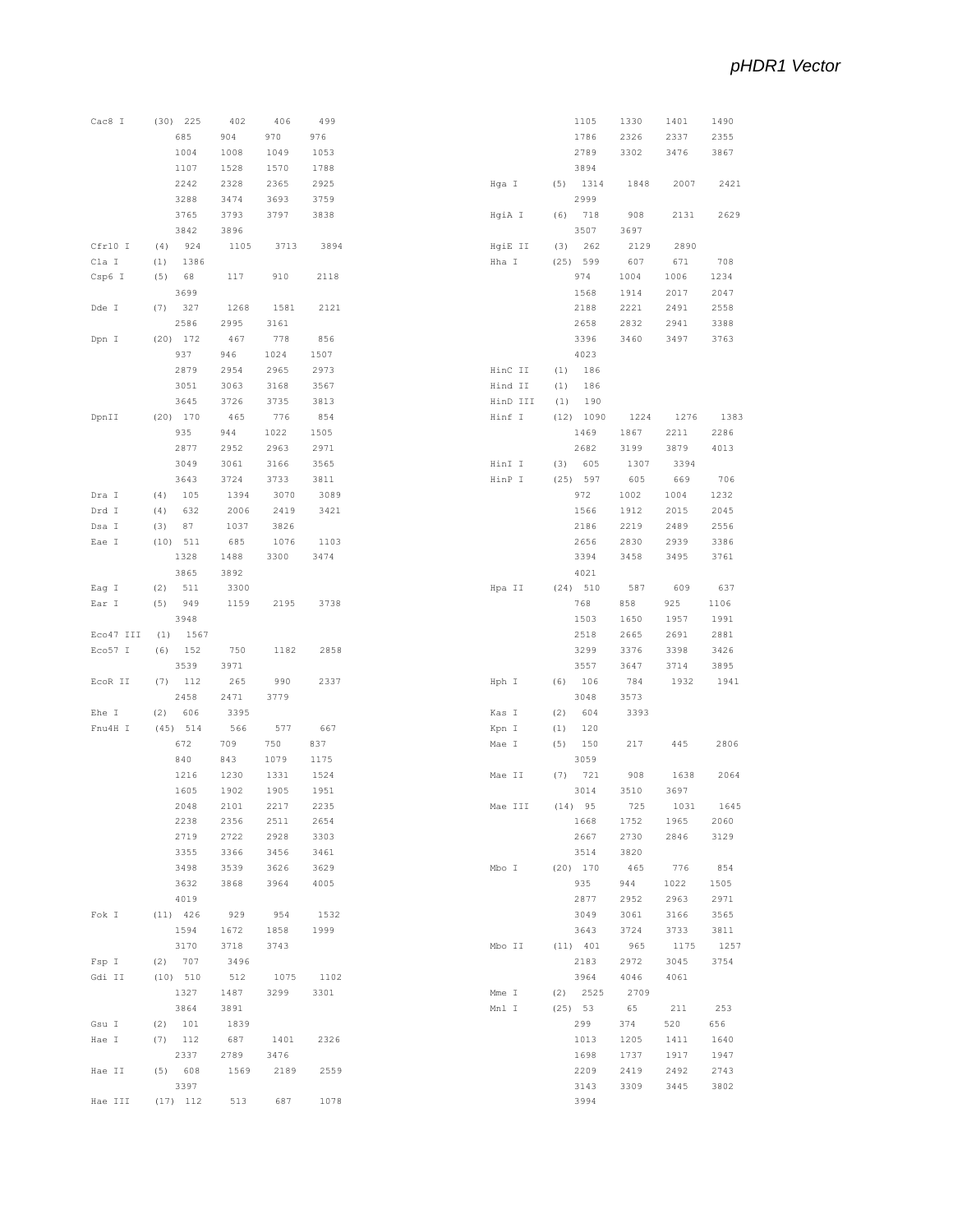$\overline{2}$ 55  $\,$   $\,$  $\mathbf{3}$  $19$  $\mathbf 1$  $\begin{array}{c} 2 \\ - \end{array}$  $\,$   $\,$   $\,$  $\overline{\mathbf{3}}$  $\,$   $\,$   $\,$  $\overline{2}$  $\overline{2}$  $\overline{\phantom{a}}$  $9$  $\frac{1}{2} \left( \frac{1}{2} \right) = \frac{1}{2} \left( \frac{1}{2} \right)$ 

 $\mathbf{1}$  $\,$  7  $\,$  $\sim$  $\overline{c}$  $\sqrt{6}$  $\begin{array}{c} - \\ 1 \end{array}$ 45  $\overline{2}$  $5\overline{)}$  $12$ 

| Msc I     | (2) 687                           | 3476 |                |      |
|-----------|-----------------------------------|------|----------------|------|
| Mse I     | (15)<br>39                        | 104  | 176            | 180  |
|           | 1393                              | 1406 | 1558           | 1778 |
|           | 1810                              | 2092 | 3017           | 3069 |
|           |                                   |      |                |      |
|           | 3074                              | 3088 | 3141           |      |
| Msl I     | $(4)$ 1042                        | 1324 | 1363           | 3831 |
| Msp I     | (24) 510                          | 587  | 609            | 637  |
|           | 768                               | 858  | 925            | 1106 |
|           | 1503                              | 1650 | 1957           | 1991 |
|           |                                   |      |                |      |
|           | 2518                              | 2665 | 2691           | 2881 |
|           | 3299                              | 3376 | 3398           | 3426 |
|           | 3557                              | 3647 | 3714           | 3895 |
|           | MspA1 I (6) 711                   | 1904 | 2023 2653      |      |
|           | 2898                              | 3500 |                |      |
|           |                                   |      |                |      |
| Nae I     | (2)<br>1107                       | 3896 |                |      |
| Nar I     | (2)<br>605                        | 3394 |                |      |
| Nci I     | (9)<br>609                        | 769  | 1503           | 1651 |
|           | 1957                              | 1992 | 2691           | 3398 |
|           | 3558                              |      |                |      |
|           |                                   |      |                |      |
| Nco I     | (3)<br>87                         | 1037 | 3826           |      |
| Nde I     | (1)<br>2134                       |      |                |      |
| NgoM I    | $(2)$ 1105                        | 3894 |                |      |
| Nla III   | (21) 20                           | 91   | 408            | 479  |
|           |                                   |      |                |      |
|           | 824                               | 1010 | 1041           | 1067 |
|           | 1438                              | 1658 | 1722           | 1785 |
|           | 1950                              | 2055 | 2315           | 3035 |
|           | 3232                              | 3613 | 3799           | 3830 |
|           | 3856                              |      |                |      |
|           |                                   |      |                |      |
| Nla IV    | (12) 85                           | 118  | 275            | 467  |
|           | 606                               | 641  | 1600           | 2343 |
|           | 2382                              | 3154 | 3395           | 3430 |
| Nsp7524 I | $(6)$ 404                         | 1006 | 1654           | 1946 |
|           | 2311                              | 3795 |                |      |
|           |                                   |      |                |      |
|           |                                   |      |                |      |
| NspB II   | $(6)$ 711                         |      | 1904 2023      | 2653 |
|           | 2898                              | 3500 |                |      |
| NspH I    | $(6)$ 408                         | 1010 | 1658           | 1950 |
|           | 2315                              | 3799 |                |      |
|           |                                   |      |                |      |
| Pal I     | $(17)$ 112                        | 513  | 687            | 1078 |
|           | 1105                              | 1330 | 1401           | 1490 |
|           | 1786                              | 2326 | 2337           | 2355 |
|           | 2789                              | 3302 | 3476           | 3867 |
|           | 3894                              |      |                |      |
|           |                                   |      |                |      |
| Ple I     | $(2)$ 1477                        | 2690 |                |      |
| Pme I     | (2)<br>105                        | 1394 |                |      |
| Psp1406 I | $(1)$ 1638                        |      |                |      |
| Pst I     | $(1)$ 658                         |      |                |      |
| Pvu II    | (3)<br>711                        | 1904 | 3500           |      |
| Rsa I     | (5)<br>69                         | 118  | 911            | 2119 |
|           |                                   |      |                |      |
|           | 3700                              |      |                |      |
| Rsr II    | (2)<br>1121                       | 3910 |                |      |
| Sal I     | $\left( \mathbb{1}\right)$<br>184 |      |                |      |
| Sap I     | $(5)$ 949                         |      | 1159 2195 3738 |      |
|           | 3948                              |      |                |      |
|           |                                   |      |                |      |
| Sau3A I   | $(20)$ 170                        | 465  | 776            | 854  |
|           | 935                               | 944  | 1022           | 1505 |
|           | 2877                              | 2952 | 2963           | 2971 |
|           | 3049                              | 3061 | 3166           | 3565 |
|           | 3643                              | 3724 | 3733           | 3811 |
| Sau96 I   |                                   | 1598 | 1785           | 3910 |
|           | $(4)$ 1121                        |      |                |      |
| ScrF I    | (16)<br>114                       | 267  | 609            | 769  |
|           | 992                               | 1503 | 1651           | 1957 |
|           | 1992                              | 2339 | 2460           | 2473 |
|           | 2691                              | 3398 | 3558           | 3781 |

|                  | 2471                   | 3557                         | 3826              |                         |                         |
|------------------|------------------------|------------------------------|-------------------|-------------------------|-------------------------|
| SfaN I           | $(23)$ 323             | 564                          | 819               | 903                     |                         |
|                  | 967                    | 1035                         | 1242              | 1511                    |                         |
|                  | 1519                   | 1615                         | 1693              | 1755                    |                         |
|                  | 1978                   | 2111                         | 2149              | 2187                    |                         |
|                  | 2407                   | 3353                         | 3608              | 3692                    |                         |
|                  | 3756                   | 3824                         | 4031              |                         |                         |
| Sfc I            | $(4)$ 654              | 1462                         | 2576              | 2767                    |                         |
| Sph I            | $(3)$ 408              | 1010                         | 3799              |                         |                         |
| Stu I            | 112<br>(2)             | 1401                         |                   |                         |                         |
| Sty I            | (3)<br>87              | 1037                         | 3826              |                         |                         |
| Taq I            | (17) 33                | 185                          | 197               | 204                     |                         |
|                  | 718                    | 874                          | 898               | 934                     |                         |
|                  | 1096                   | 1287                         | 1386              | 2411                    |                         |
|                  | 3507                   |                              | 3663 3687         | 3723                    |                         |
|                  | 3885                   |                              |                   |                         |                         |
| Tfi I            | $(7)$ 1090             | 1224                         | 1383              | 1867                    |                         |
|                  | 2286                   |                              | 3879 4013         |                         |                         |
| Tsp45 I          | $(8)$ 95               | 725                          | 1031              | 1752                    |                         |
|                  | 1965                   | 2060                         | 3514              | 3820                    |                         |
|                  | Tth111 I (3) 723       | 2058                         | 3512              |                         |                         |
| Tth111 II        | $(7)$ 227              | 1041                         | 1773 2900         |                         |                         |
|                  | 2909                   | 2939                         | 3830              |                         |                         |
| Xba I            | $(2)$ 149              | 444                          |                   |                         |                         |
| Xca I            | $(1)$ 2084             |                              |                   |                         |                         |
| Xho II           | $(11)$ 170             | 465                          | 776               | 1022                    |                         |
|                  | 1505                   | 2952                         | 2963 3049         |                         |                         |
|                  | 3061                   | 3565                         | 3811              |                         |                         |
| Xma III          | (2)<br>511             | 3300                         |                   |                         |                         |
| Xmn I            | $(1)$ 1871             |                              |                   |                         |                         |
|                  |                        |                              |                   |                         |                         |
|                  | Site usage in pHDR1:   |                              |                   |                         |                         |
|                  |                        |                              |                   |                         |                         |
| Aat II           | G, ACGT`C              | $\sim$                       | Acc I             | GT`MK, AC               | $\overline{2}$          |
| Acc65 I          | $G$ $GTAC$ , $C$       | $\mathbf{1}$                 | Aci I             | C`CG, C                 | 55                      |
| Afl II           | C`TTAA, G              | $1 \quad$                    | Afl III           | A`CRYG, T               |                         |
|                  |                        |                              |                   |                         | $\mathbf{1}$            |
| Age I            | A`CCGG, T              | $\frac{1}{2}$                | Aha II            | GR`CG, YC               | 3                       |
| Ahd I            | GACNN, N`NNGTC         | $\overline{2}$               | Alu I             | AG CT                   | 19                      |
| Alw I            | GGATC 8/9              |                              | 14 AlwN I         | CAG, NNN`CTG            | <sup>1</sup>            |
| Apa I            | G, GGCC C              | $\equiv$                     | ApaL I            | G`TGCA, C               | $\overline{2}$          |
| Apo I            | R`AATT, Y              |                              | Asc I             | GG `CGCG, CC            | $\equiv$                |
| Ase I            | AT `TA, AT             |                              | Asp718            | $G$ $GTAC$ , $C$        | $\mathbf{1}$            |
| Ava I            | C`YCGR, G              | - 1                          | Ava II            | $G$ $GWC$ , $C$         | 3                       |
| Avr II           | C`CTAG, G              | $\overline{\phantom{a}}$     | BamH I            | G`GATC, C               | 1                       |
| Ban I            | $G$ $GYRC$ , $C$       | 7                            | Ban II            | $G$ , RGCY $^{\circ}$ C | $\overline{\mathbf{c}}$ |
| Bbe I            | G, GCGC `C             | $\mathbf{2}$                 | Bbs I             | GAAGAC 8/12             | $\overline{c}$          |
| Bbv I            | GCAGC 13/17            | 12                           | Bbv II            | GAAGAC 7/11             | $\overline{2}$          |
| Bcl I            | T`GATC, A              |                              | Bcn I             | $CC, S$ GG              | 9                       |
| Bfa I            | $C$ TA, G              | 5                            | Bgl I             | GCCN, NNN `NGGC         |                         |
| Bgl II           | A`GATC, T              | 1                            | Blp I             | GC `TNA, GC             |                         |
| Bpm I            | CTGGAG 22/20           | $\overline{2}$               | Bsa I             | GGTCTC 7/11             |                         |
| BsaA I           | YAC   GTR              | 3                            | BsaB I            | GATNN   NNATC           | $\mathbf{1}$            |
| BsaH I           | GR'CG, YC              | 3                            | BsaJ I            | C `CNNG, G              | 7                       |
| BsaW I           | W`CCGG, W              | 4                            | BseR I            | GAGGAG 16/14            |                         |
| Bsq I            | GTGCAG 22/20           | $\overline{\phantom{a}}$     | BsiC I            | TT CG, AA               | 2                       |
| BsiE I           | CG, RY CG              | 4                            | BsiHKA I          | G, WGCW `C              | 6                       |
| BsiW I           | $C$ GTAC, G            |                              | Bsm I             | GAATG, C 7              | ۳.                      |
| BsmA I           | GTCTC 79               | $\overline{2}$               | BsmB I            | CGTCTC 7/11             | $\mathbf{1}$            |
| BsmF I           | GGGAC 15/19            | $\overline{4}$               | BsoF I            | GC'N, GC                | 45                      |
| Bsp120 I         | G`GGCC, C              |                              |                   | Bsp1286 I G, DGCH `C    | $\overline{c}$          |
| BspH I           | T`CATG, A              | 2                            | BspM I            | ACCTGC 10/14            | 5                       |
| BspM II          | $T$ $CCGG, A$          | $\qquad \qquad \blacksquare$ | Bsr I             | ACT, GG`                | 12                      |
| BsrB I<br>BsrG I | GAG   CGG<br>T`GTAC, A | 5                            | BsrD I<br>BssH II | GCAATG, 8<br>G`CGCG, C  | 2<br>1                  |